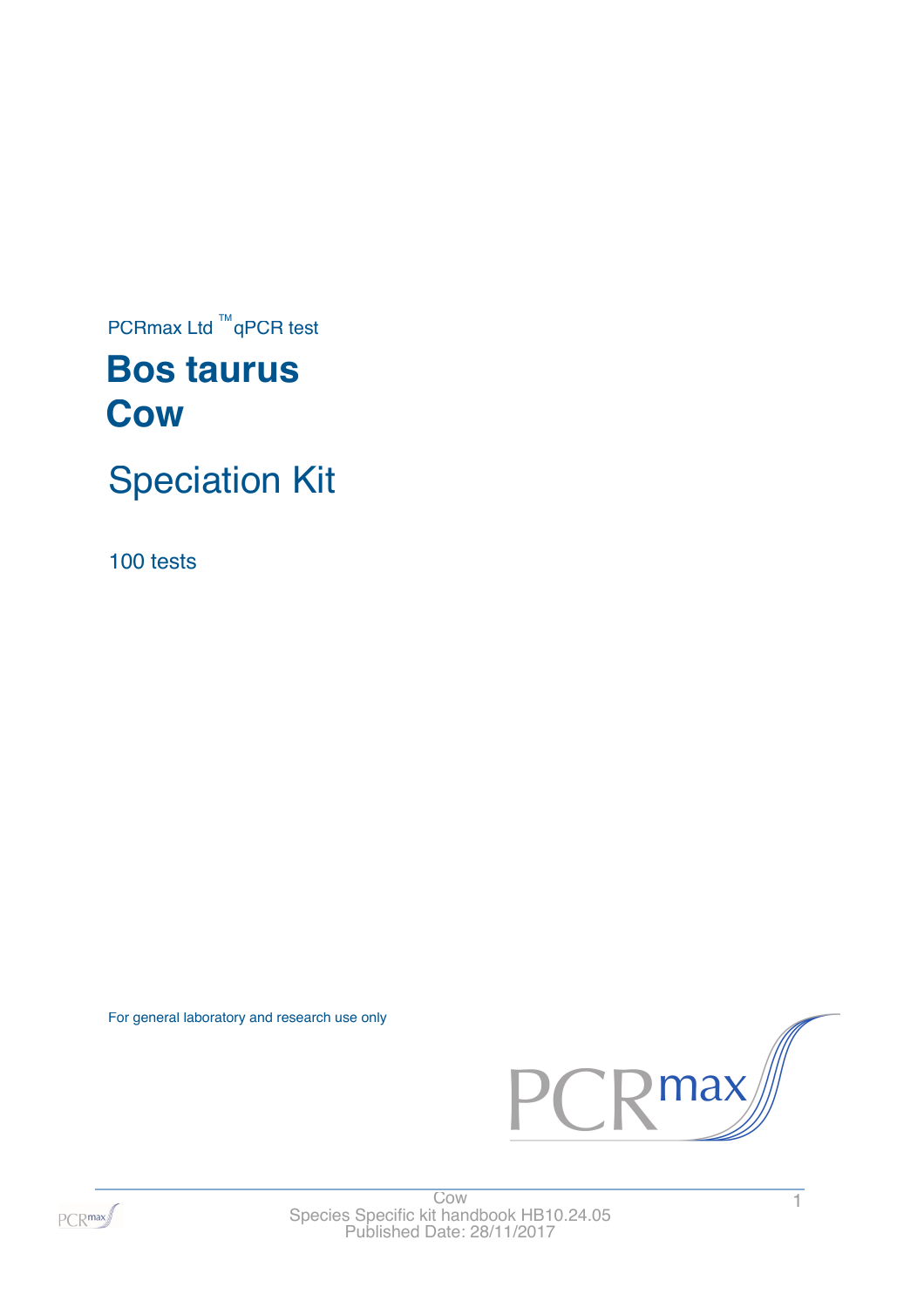# Principles of the test

### **Real-time PCR**

This kit provides a method for detecting Bos taurus mitochondrial DNA that may be present in a food sample. The kit is based on the PCR amplification of a unique species specific tag present in the mitochondrial genome of that species. The mitochondrial genome is an ideal target since it has been sequenced for many different species. This allows comprehensive bioinformatics analysis followed by careful design to ensure specific detection of the desired species whilst excluding detection of other related species. Furthermore, since there are multiple copies of each mitochondrial genome within each cell, the detection sensitivity for this kit is up to 100 times greater than that of a test which targets a single copy locus within the nuclear DNA genome.

PCR amplification is detected by means of a hydrolysis probe ("Taqman-style") which is degraded during PCR, releasing fluorescence. The fluorescence trace can be used to both detect and quantify the number of copies of Bos taurus mitochondrial DNA present in the sample.

#### **Positive control**

The kit provides a positive control template which should be used on every run to prove that your reaction conditions are working correctly. Please note the positive control template poses a significant risk of contamination and should be handled carefully in a separate post PCR environment.

#### **Negative control**

To validate any positive findings a negative control reaction should be included every time the kit is used. For this reaction the RNase/DNase free water should be used instead of template. A negative result indicates that the reagents have not become contaminated while setting up the run.

#### **Internal extraction control**

When performing DNA extraction, it is often advantageous to have an exogenous source of DNA template that is spiked into the lysis buffer. This control DNA is then co-purified with the sample DNA and can be detected as a positive control for the extraction process. Successful co-purification and qPCR for the control DNA also indicates that PCR inhibitors are not present at a high concentration.

A separate primer and probe mix are supplied with this kit to detect the exogenous DNA using qPCR. The primers are present at PCR limiting concentrations which allows multiplexing with the target sequence primers. Amplification of the control DNA does not interfere with detection of the Cow target DNA even when present at low copy number. The Internal control is detected through the VIC channel.

#### **Sensitivity**

Under optimal PCR conditions the kit provides exceptional sensitivity. Priming efficiency is guaranteed >95% and the kit can detect less than 100 copies of the target mtDNA. Assuming 50 copies of mtDNA per cell this equates to a detection sensitivity limit of 1-2 muscle cells within a sample.

### **Specificity**

The kit is designed to specifically detect Cow species that are relevant to the food industry and to give negative detection on other possible animal species.

If you have a query about the detection status of a specific species or sub-species please enquire: CPtechsupport@coleparmer.com

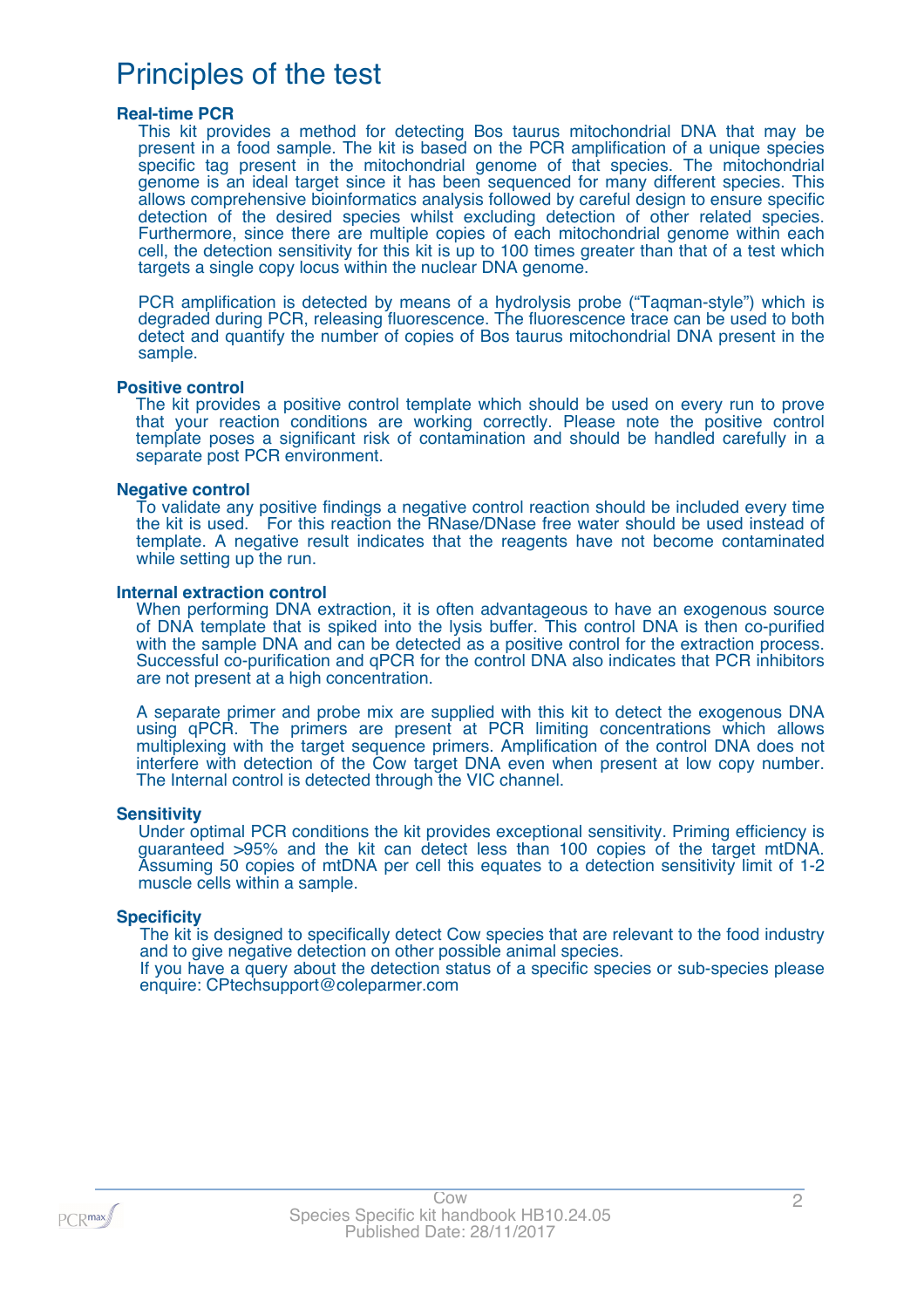# Kit Contents

- **Bos taurus specific primer/probe mix (BROWN)** FAM labelled
- **Bos taurus positive control template (RED)**
- **Internal extraction control primer/probe mix (BROWN)** VIC labelled as standard
- **Internal extraction control DNA (BLUE)**
- **RNase/DNase free water (WHITE)** for resuspension of primer/probe mixes
- **Template preparation buffer (YELLOW)** for resuspension of internal control template and positive control template

# Reagents and equipment to be supplied by the user

### **Real-time PCR Instrument**

### **DNA extraction kit**

This kit is designed to work well with all processes that yield high quality DNA with minimal PCR inhibitors.

### **Lyophilised 2X qPCR Master Mix**

This kit is designed to be compatible with all commercially available master mixes that run with standard cycling conditions.

### **Pipettors and Tips**

**Vortex and centrifuge**

**Thin walled 1.5 ml PCR reaction tubes**

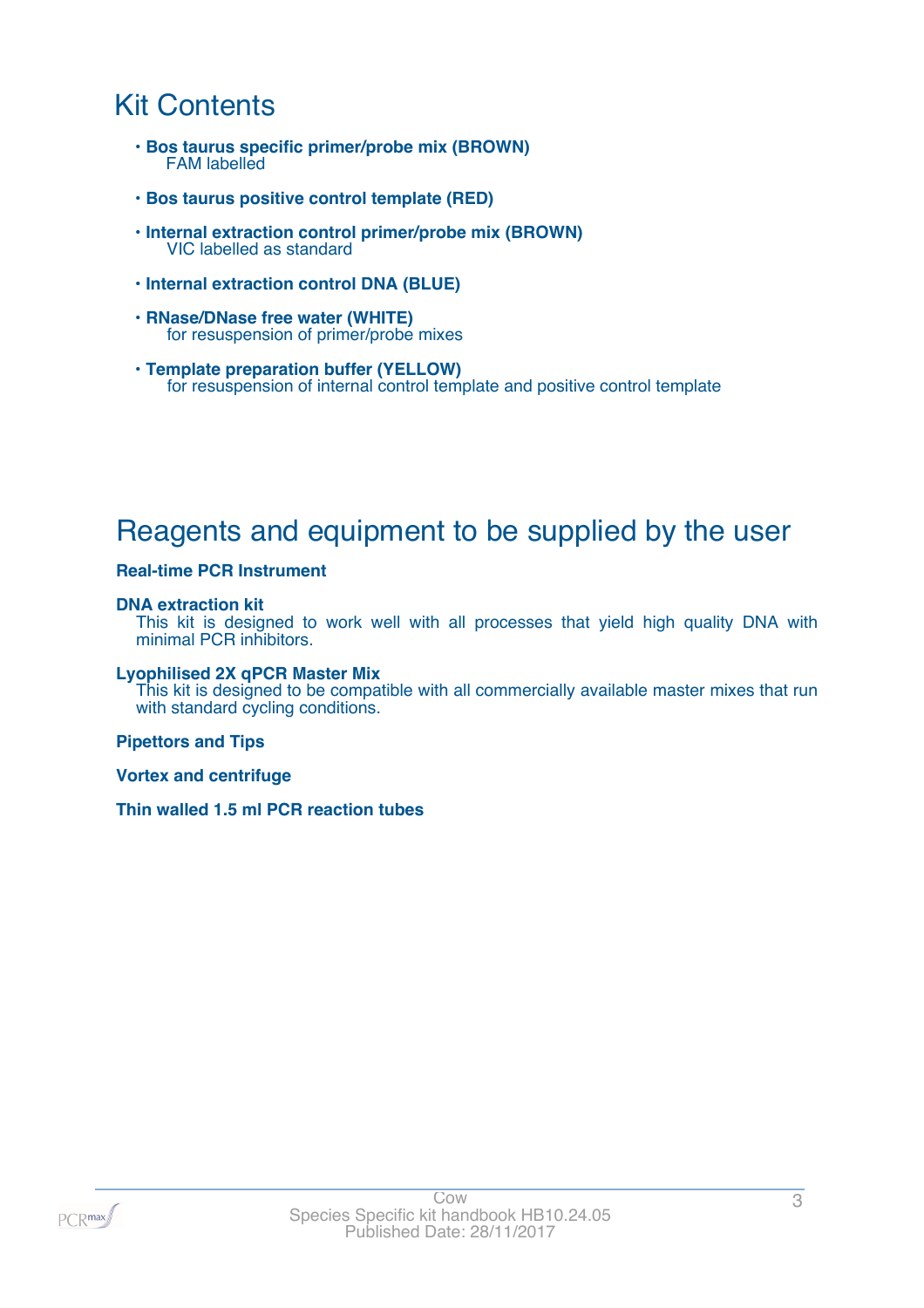### Kit storage and stability

This kit is stable at room temperature but should be stored at -20ºC on arrival. Once the lyophilised components have been resuspended they should not be exposed to temperatures above -20°C for longer than 30 minutes at a time and unnecessary repeated freeze/thawing should be avoided. The kit is stable for six months from the date of resuspension under these circumstances.

PCRmax does not recommend using the kit after the expiry date stated on the pack.

### Suitable sample material

All kinds of sample material suited for PCR amplification can be used. Please ensure the samples are suitable in terms of purity, concentration, and DNA integrity (An internal PCR control is supplied to test for non specific PCR inhibitors). Always run at least one negative control with the samples. To prepare a negative control, replace the template DNA sample with RNase/DNase free water.

### Dynamic range of test

Under optimal PCR conditions PCRmax Bos taurus detection kits have very high priming efficiencies of >95% and can detect less than 100 copies of target template.

# Notices and disclaimers

This product is developed, designed and sold for research purposes only. It is not intended for human diagnostic or drug purposes or to be administered to humans unless clearly expressed for that purpose by the Food and Drug Administration in the USA or the appropriate regulatory authorities in the country of use. During the warranty period PCRmax detection kits allow precise and reproducible data recovery combined with excellent sensitivity. For data obtained by violation to the general GLP guidelines and the manufacturer's recommendations the right to claim under guarantee is expired. PCR is a proprietary technology covered by several US and foreign patents. These patents are owned by Roche Molecular Systems Inc. and have been sub-licensed by PE Corporation in certain fields. Depending on your specific application you may need a license from Roche or PE to practice PCR. Additional information on purchasing licenses to practice the PCR process may be obtained by contacting the Director of Licensing at Roche Molecular Systems, 1145 Atlantic Avenue, Alameda, CA 94501 or Applied Biosystems business group of the Applera Corporation, 850 Lincoln Centre Drive, Foster City, CA 94404. In addition, the 5' nuclease assay and other homogeneous amplification methods used in connection with the PCR process may be covered by U. S. Patents 5,210,015 and 5,487,972, owned by Roche Molecular Systems, Inc, and by U.S. Patent 5,538,848, owned by The Perkin-Elmer Corporation.

# **Trademarks**

#### PCRmax™ is a trademark of Cole-Parmer Ltd.

The PCR process is covered by US Patents 4,683,195, and 4,683,202 and foreign equivalents owned by Hoffmann-La Roche AG. BI, ABI PRISM® GeneAmp® and MicroAmp® are registered trademarks of the Applera Genomics (Applied Biosystems Corporation). BIOMEK® is a registered trademark of Beckman Instruments, Inc.; iCycler™ is a registered trademark of Bio-Rad Laboratories, Rotor-Gene is a trademark of Corbett Research. LightCycler™ is a registered trademark of the Idaho Technology Inc. GeneAmp®, TaqMan® and AmpliTaqGold® are registered trademarks of Roche Molecular Systems, Inc., The purchase of the PCRmax reagents cannot be construed as an authorization or implicit license to practice PCR under any patents held by Hoffmann-LaRoche Inc.

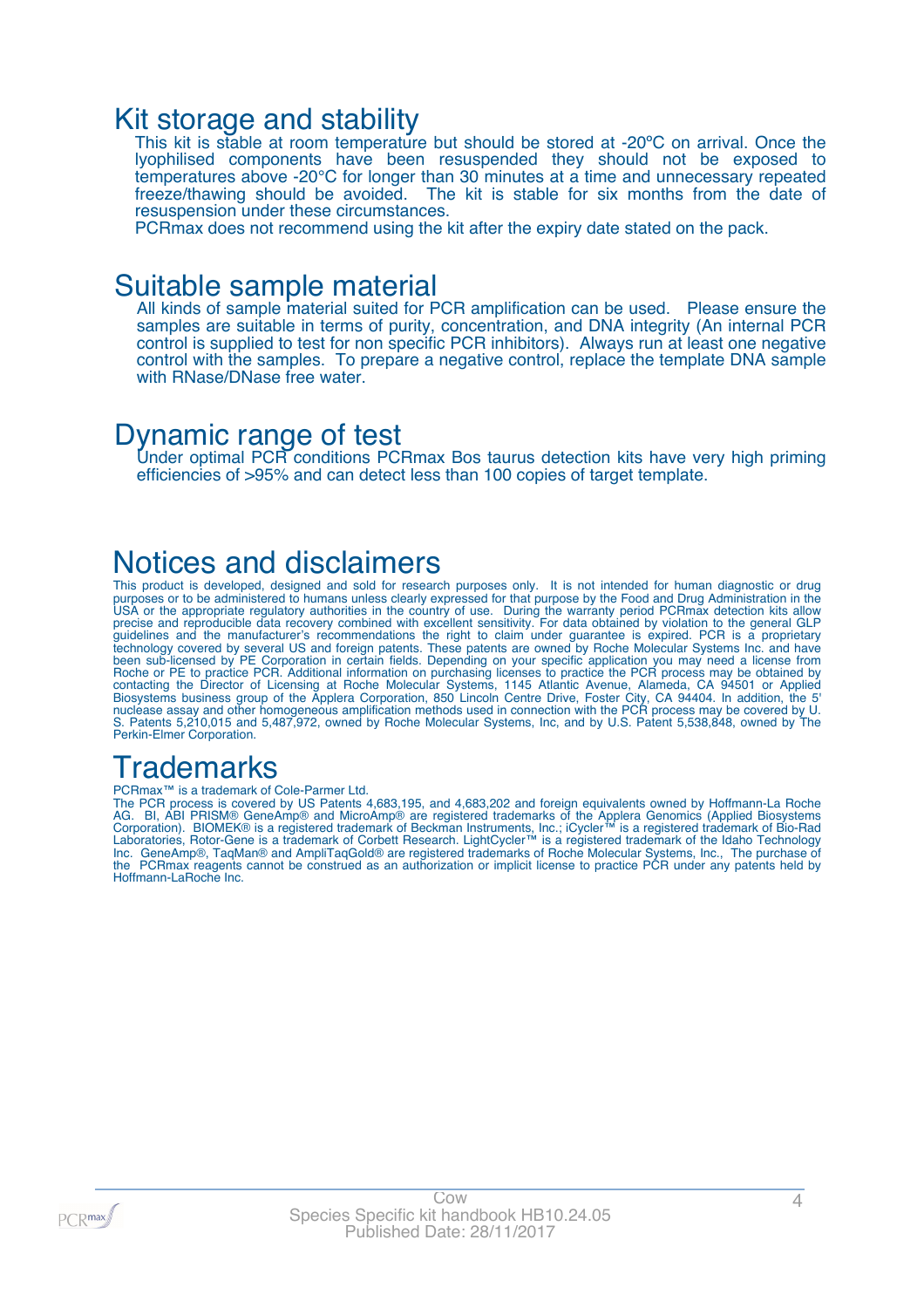### Resuspension protocol

To minimize the risk of contamination with foreign DNA, we recommend that all pipetting be performed in a PCR clean environment. Ideally this would be a designated PCR lab or PCR cabinet. Filter tips are recommended for all pipetting steps.

- **1. Pulse-spin each tube in a centrifuge before opening.** This will ensure lyophilised primer and probe mix is in the base of the tube and is not spilt upon opening the tube.
- **2. Resuspend the primer/probe mixes in the RNase/DNase free water supplied according to the table below:**

To ensure complete resuspension, vortex each tube thoroughly.

| Component - resuspend in water                       | Volume    |
|------------------------------------------------------|-----------|
| <b>Pre-PCR pack</b>                                  |           |
| Bos taurus primer/probe mix (BROWN)                  | $110 \mu$ |
| Internal extraction control primer/probe mix (BROWN) | 165 ul 1  |

**3. Resuspend the internal control template and positive control template in the template preparation buffer supplied, according to the table below:** To ensure complete resuspension, vortex the tube thoroughly.

| Component - resuspend in template resuspension buffer | Volume      |
|-------------------------------------------------------|-------------|
| <b>Pre-PCR heat-sealed foil</b>                       |             |
| Internal extraction control DNA (BLUE)                | $500$ $\mu$ |
| <b>Post-PCR heat-sealed foil</b>                      |             |
| Bos taurus Positive Control Template (RED) *          | $500$ µ     |

\* This component contains high copy number template and is a VERY significant contamination risk. It must be opened and handled in a separate laboratory environment, away from the other components.

# DNA extraction

The internal extraction control DNA can be added either to the DNA lysis/extraction buffer or to the DNA sample once it has been resuspended in lysis buffer.

### **DO NOT add the internal extraction control DNA directly to the unprocessed biological sample as this will lead to degradation and a loss in signal.**

- **1. Add 4µl of the Internal extraction control DNA (BLUE) to each sample in DNA lysis/extraction buffer per sample.**
- **2. Complete DNA extraction according to the manufacturers protocols.**

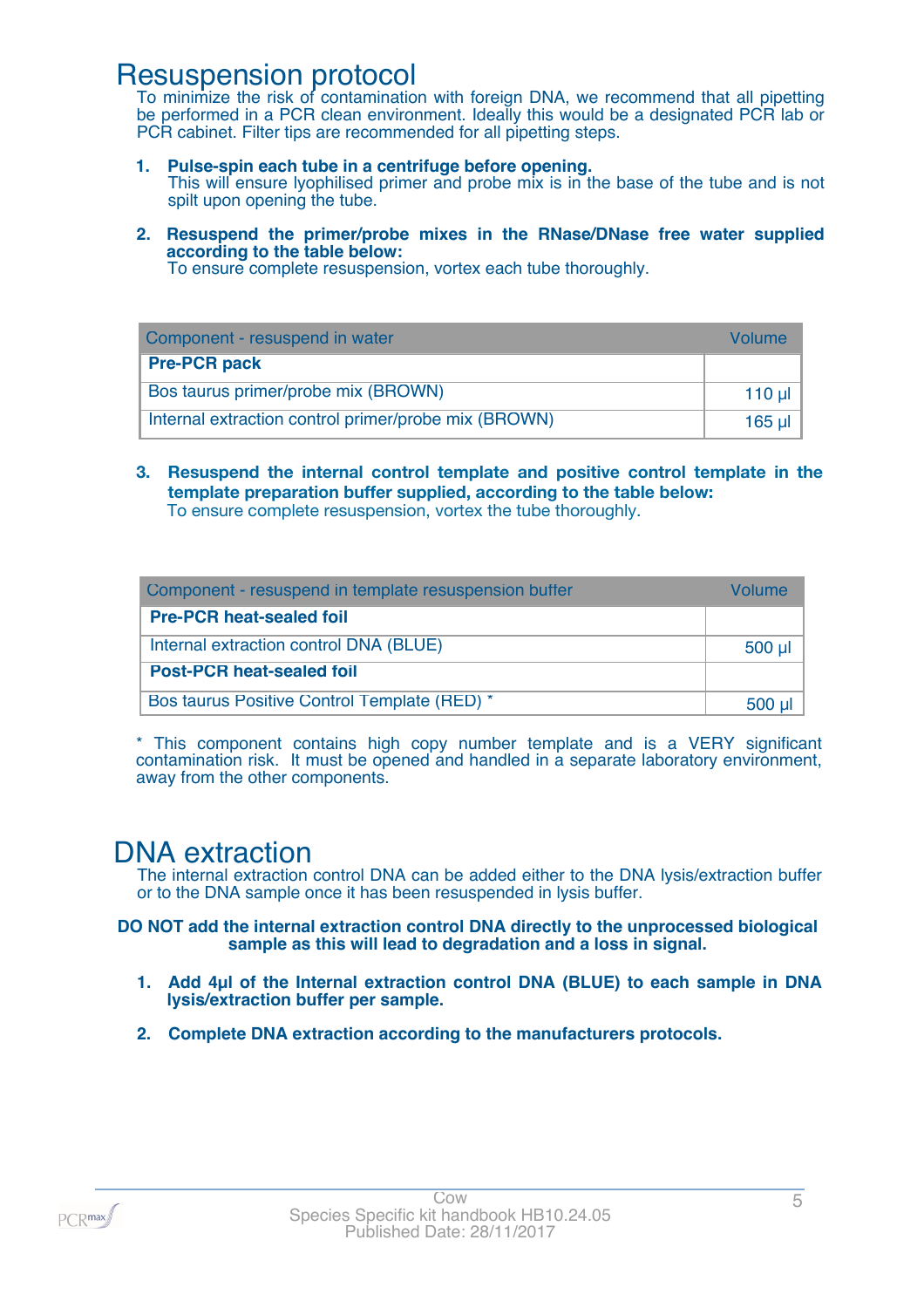# qPCR detection protocol

**1. For each DNA sample prepare a reaction mix according to the table below:** Include sufficient reactions for positive and negative controls.

| Component                                            | Volume   |
|------------------------------------------------------|----------|
| Lyophilised 2X qPCR Master Mix                       | $10 \mu$ |
| Bos taurus primer/probe mix (BROWN)                  | $1 \mu$  |
| Internal extraction control primer/probe mix (BROWN) | $1 \mu$  |
| RNase/DNase free water (WHITE)                       | $3 \mu$  |
| <b>Final Volume</b>                                  | $15$ µ   |

- **2. Pipette 15µl of each mix into individual wells according to your qPCR experimental plate set up.**
- **3. Pipette 5µl of DNA template into each well, according to your experimental plate set up.**

To obtain a strong signal, the ideal concentration of DNA is 1-3ng/µl. The concentration should not exceed 5ng/µl. Substitute sample DNA for RNase/DNase free water as a negative control. Substitute sample DNA for positive control template as a positive control.

# qPCR amplification protocol

Amplification conditions using lyophilised 2X qPCR Master Mix.

|             | <b>Step</b>              | <b>Time</b>     | <b>Temp</b>    |
|-------------|--------------------------|-----------------|----------------|
|             | Enzyme activation        | 2 min           | 95 °C          |
| Cycling x50 | Denaturation             | 10 <sub>s</sub> | 95 $\degree$ C |
|             | <b>DATA COLLECTION *</b> | 60 <sub>s</sub> | 60 °C          |

\* Fluorogenic data should be collected during this step through the FAM and VIC channels

 $PCR$ max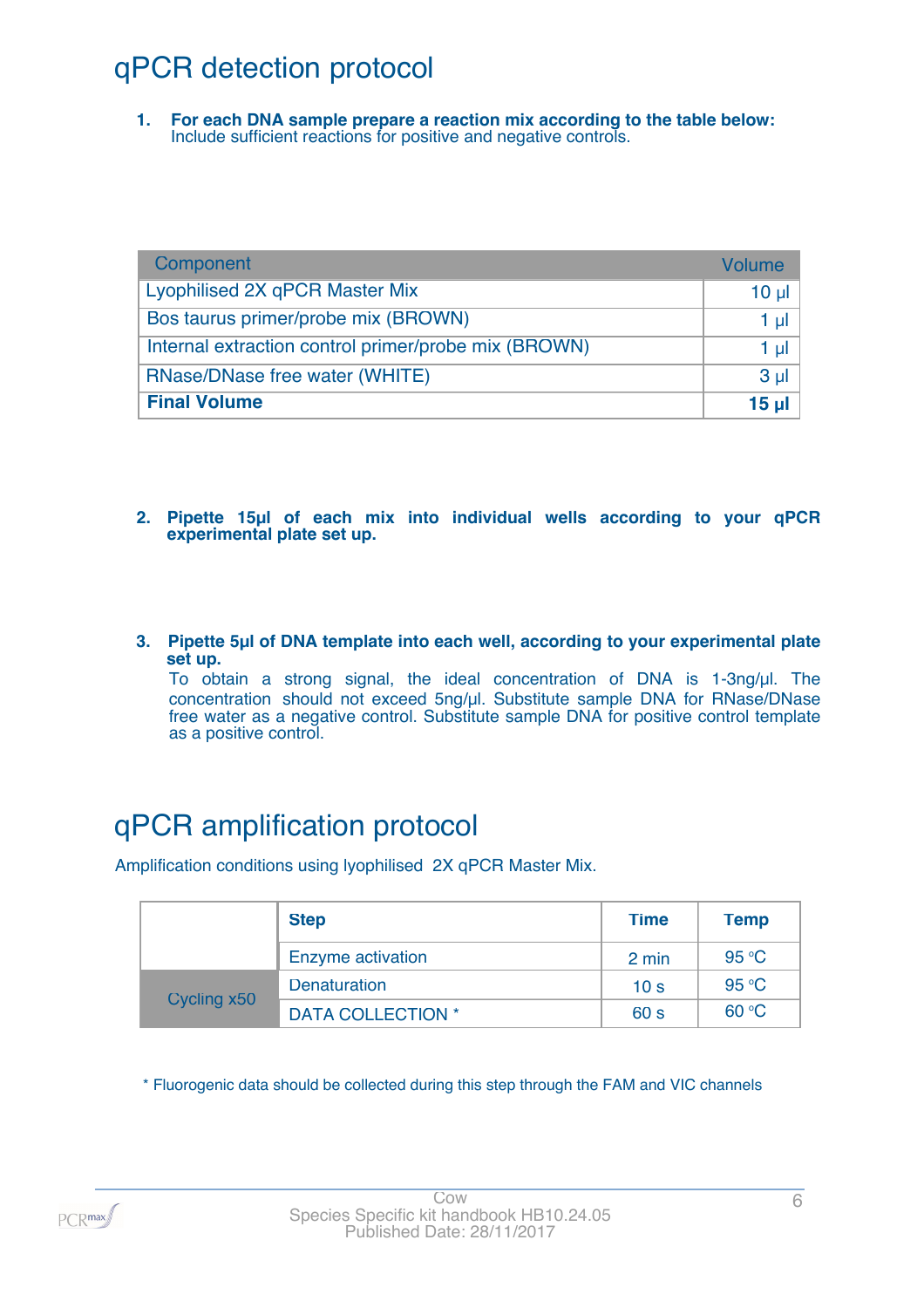# Interpretation of results

For interpretation when speciation kit used independently of the universal meat or fish kit

| <b>Target</b><br>(FAM) | <b>Internal</b><br>control<br>(VIC) | <b>Positive</b><br>control | <b>Negative</b><br>control | Interpretation                                        |
|------------------------|-------------------------------------|----------------------------|----------------------------|-------------------------------------------------------|
| $\leq 35$              | $+/-$                               | ÷                          |                            | <b>POSITIVE RESULT</b>                                |
| $>$ 35 or -            | ÷                                   | ٠                          |                            | <b>NEGATIVE RESULT</b>                                |
|                        |                                     |                            |                            |                                                       |
| $+ 1 -$                | $+/-$                               | ٠                          | $\leq 35$                  | <b>EXPERIMENT FAILED</b><br>due to test contamination |
| $+/-$                  | $+ 1 -$                             | ٠                          | > 35                       | $\star$                                               |
| $> 35$ or -            |                                     | ٠                          |                            | <b>SAMPLE PREPARATION FAILED</b>                      |
| $+/-$                  | $+ 1 -$                             |                            | $+ 1 -$                    | <b>EXPERIMENT FAILED</b>                              |

Positive control template (**RED**) is expected to amplify between Cq 16 and 23. Failure to satisfy this quality control criterion is a strong indication that the experiment has been compromised.

\*Where the test sample is positive and the negative control is positive with a  $Cq > 35$ , the sample must be reinterpreted based on the relative signal strength of the two results:



If the sample amplifies  $> 5$  Cq earlier than the negative control then the sample should be reinterpreted (via the table above) with the negative control verified as negative.



If the sample amplifies  $< 5$  Cq earlier than the negative control then the positive sample result is invalidated and the result should be determined inconclusive due to test contamination. The test for this sample should be repeated.

### **Internal PCR control**

The Cq value obtained with the internal control will vary significantly depending on the extraction efficiency, the quantity of DNA added to the RT and PCR reaction and the individual machine settings. Cq values of 28±3 are within the normal range. When amplifying a Cow sample with a high genome copy number, the internal extraction control may not produce an amplification plot. This does not invalidate the test and should be interpreted as a positive experimental result.

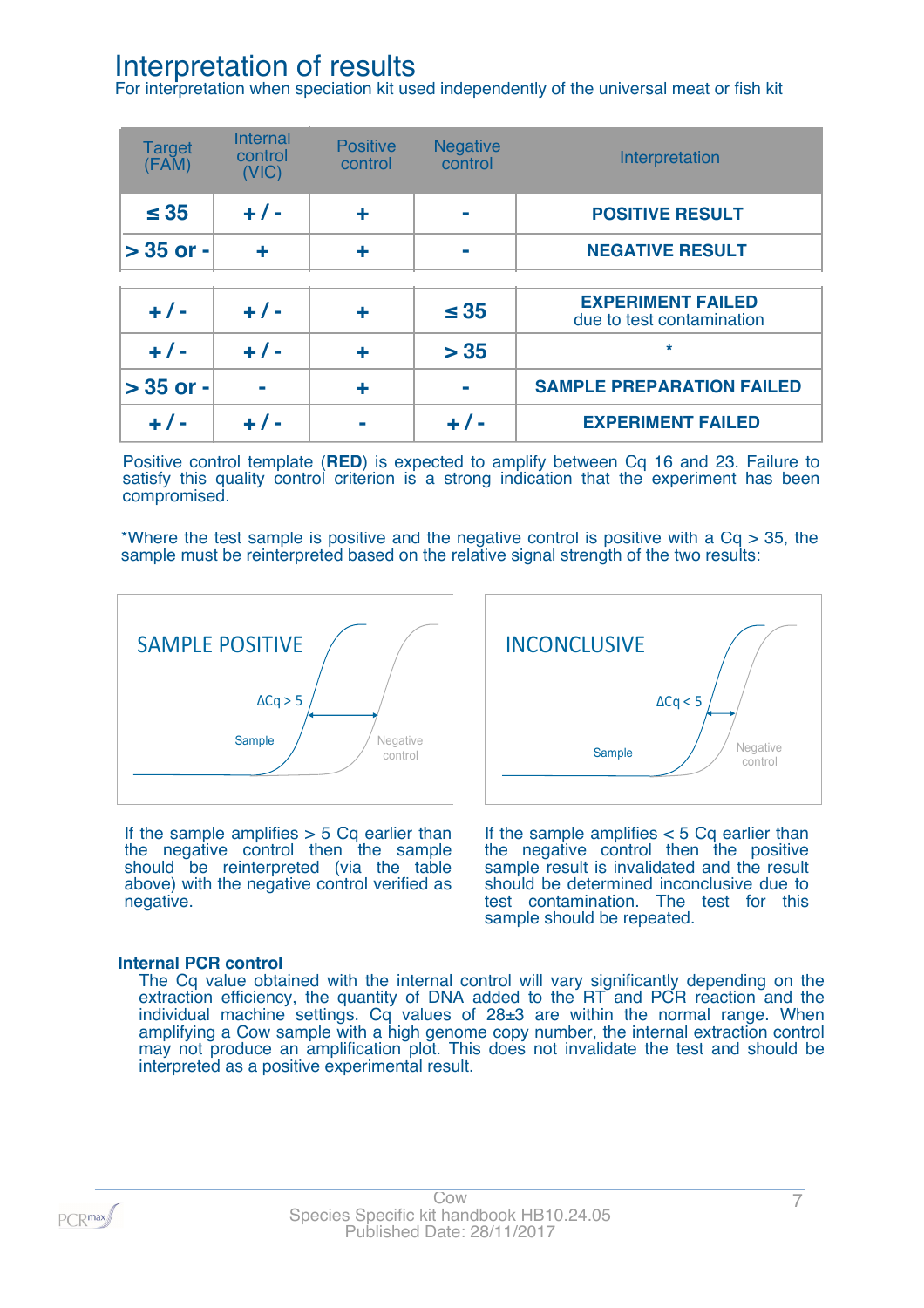# Interpretation of results

For interpretation when speciation kit used in conjunction with the universal meat or fish kit

| <b>Target</b><br>(FAM) | Internal<br>control<br>(VIC) | <b>Universal</b><br>signal<br>(FAM) | <b>Positive</b><br>control<br>(Target &<br><b>Universal</b><br>signal) | <b>Negative</b><br>control<br>(Target<br>only) | Interpretation                                                              |
|------------------------|------------------------------|-------------------------------------|------------------------------------------------------------------------|------------------------------------------------|-----------------------------------------------------------------------------|
| ÷                      | $+/-$                        | ╋                                   | ╋                                                                      |                                                | <b>POSITIVE RESULT</b><br>calculate species %<br>and check test sensitivity |
|                        | ٠                            | ╋                                   | ٠                                                                      |                                                | <b>NEGATIVE RESULT</b>                                                      |
|                        |                              | ÷                                   | ╋                                                                      |                                                | <b>SAMPLE FAILED</b><br>repeat test                                         |
| ╋                      | $+/-$                        |                                     | ╋                                                                      |                                                | <b>SAMPLE FAILED</b><br>repeat test                                         |
| $+/-$                  | $+/-$                        | $+/-$                               | ╋                                                                      | $\leq$ 35                                      | <b>EXPERIMENT FAILED</b><br>due to test contamination                       |
| $+/-$                  | $+/-$                        | $+ 1 -$                             | ╋                                                                      | > 35                                           | $\star$                                                                     |
|                        | ╋                            |                                     | ╋                                                                      |                                                | <b>NO ANIMAL DNA DETECTED</b>                                               |
|                        |                              |                                     | ٠                                                                      |                                                | <b>SAMPLE PREPARATION FAILED</b>                                            |
| $+/-$                  | $+/-$                        | $+/-$                               |                                                                        | $+/-$                                          | <b>EXPERIMENT FAILED</b>                                                    |

Positive control template (**RED**) is expected to amplify between Cq 16 and 23. Failure to satisfy this quality control criterion is a strong indication that the experiment has been compromised

\*Where the test sample is positive and the negative control is positive with a  $Cq > 35$ , the sample must be reinterpreted based on the relative signal strength of the two results:



If the sample amplifies  $> 5$  Cq earlier than the negative control then the sample should be reinterpreted (via the table above) with the negative control verified as negative.



If the sample amplifies  $< 5$  Cq earlier than the negative control then the positive sample result is invalidated and the result should be determined inconclusive due to test contamination. The test for this sample should be repeated.

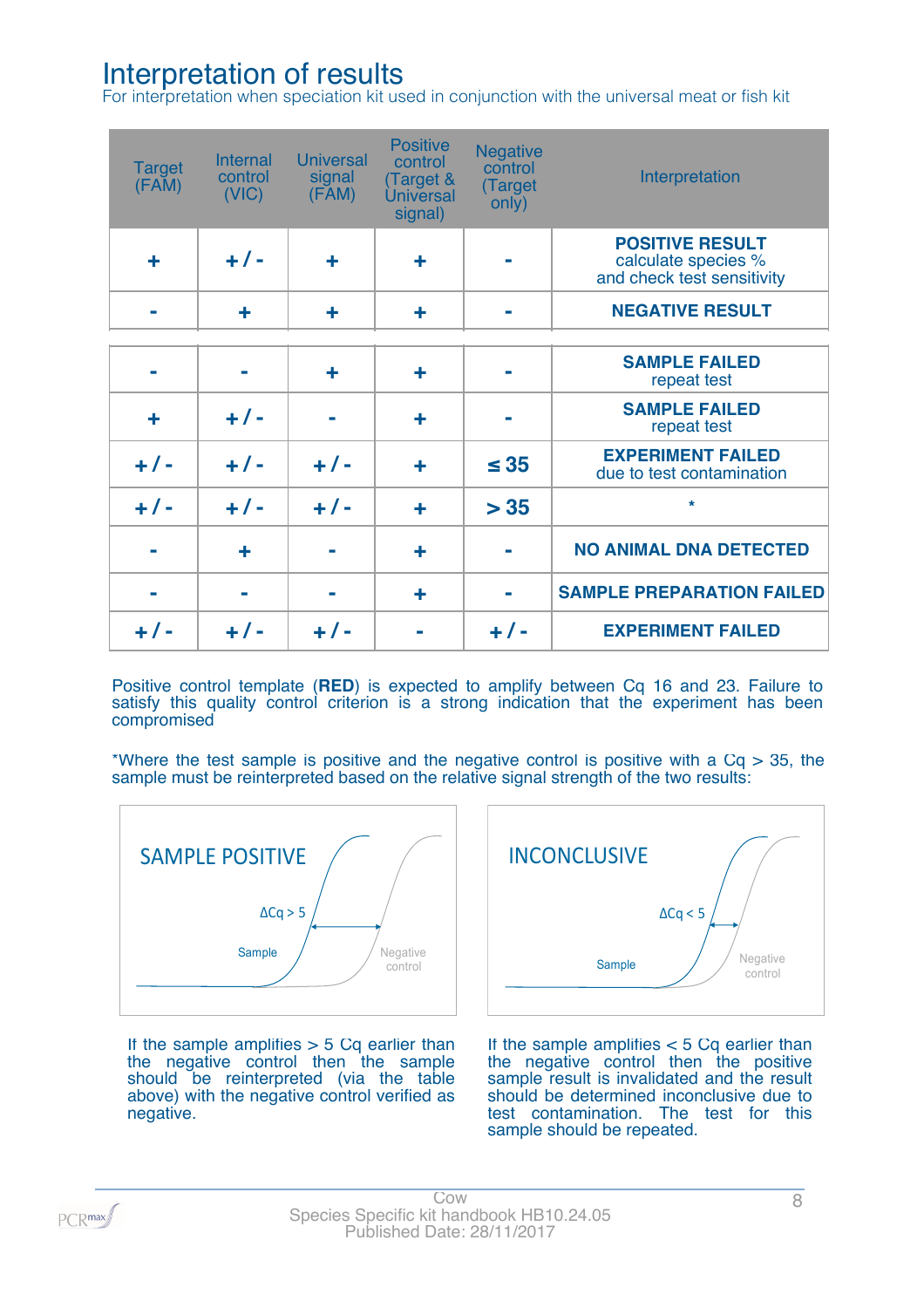### **Calculating species %**

(n.b. a Microsoft Excel applet for automatic % calculation is available free of charge. Contact CPtechsupport@coleparmer.com to request)

Species % =  $(2^{\wedge}$ -[(Cq Bos taurus [SAMPLE] – Cq Bos taurus [+ve control]) - (Cq Universal meat [SAMPLE] – Cq Universal meat [+ve control] )]) x 100

Worked example: test gives following Cq values:

Bos taurus test on sample: 23.5 Bos taurus test on positive control DNA: 24.1 Universal meat test on sample: 22.4 Universal meat test on positive control DNA: 22.2

Bos taurus% =

 $(2^{\text{A}}((23.5-24.1)-(22.4-22.2))) \times 100 =$ 

 $(2^{\wedge}((-0.6 - 0.2)) \times 100 =$ 

(2^ -0.8) x 100 = **57.4%**

n.b. In rare circumstances, some samples may produce a speciation % greater then 100. This is usually due to the presence of PCR inhibition affecting the multiplex reaction and should be reported as 100%. If the reported speciation is greater than 400% then the level of PCR inhibition is likely too great for accurate speciation reporting. Samples such as these should be re-extracted with extra washes to remove PCR inhibitors.